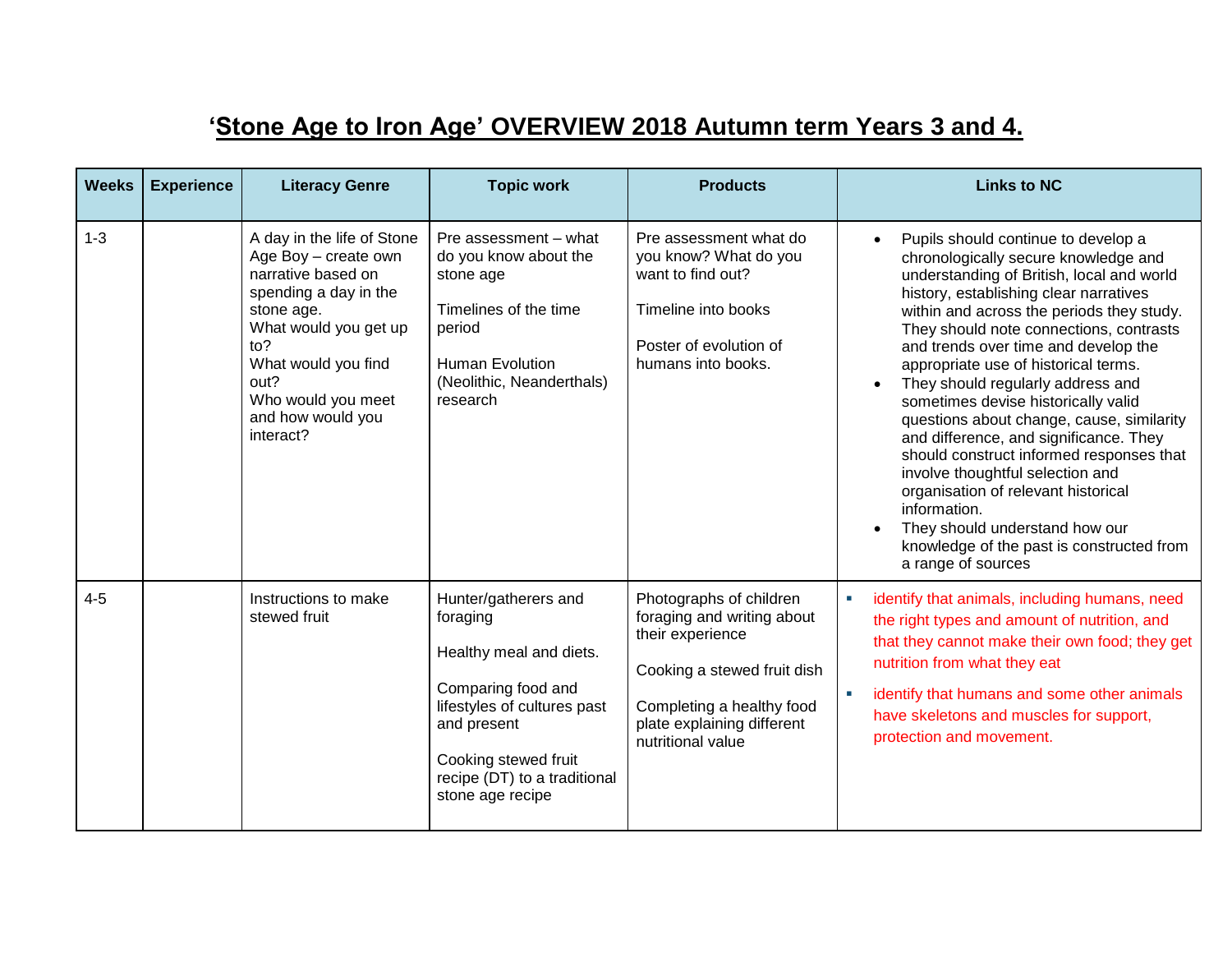|  | Plants - photosynthesis,<br>the parts of plants and<br>transpiration of water     |  | identify and describe the functions of different<br>parts of flowering plants: roots, stem/trunk,<br>leaves and flowers                                          |
|--|-----------------------------------------------------------------------------------|--|------------------------------------------------------------------------------------------------------------------------------------------------------------------|
|  | Food chains and digestive<br>system to understand how<br>we gain energy from food |  | explore the requirements of plants for life and<br>growth (air, light, water, nutrients from soil,<br>and room to grow) and how they vary from<br>plant to plant |
|  |                                                                                   |  | investigate the way in which water is<br>transported within plants                                                                                               |
|  |                                                                                   |  | explore the part that flowers play in the life<br>cycle of flowering plants, including pollination,<br>seed formation and seed dispersal.                        |
|  |                                                                                   |  | describe the simple functions of the basic<br>parts of the digestive system in humans                                                                            |
|  |                                                                                   |  | identify the different types of teeth in humans<br>and their simple functions                                                                                    |
|  |                                                                                   |  | construct and interpret a variety of food<br>chains, identifying producers, predators and<br>prey.                                                               |
|  |                                                                                   |  | understand and apply the principles of a<br>healthy and varied diet                                                                                              |
|  |                                                                                   |  | prepare and cook a variety of predominantly<br>savoury dishes using a range of cooking<br>techniques                                                             |
|  |                                                                                   |  | understand seasonality, and know where and<br>how a variety of ingredients are grown,<br>reared, caught and processed.                                           |
|  |                                                                                   |  |                                                                                                                                                                  |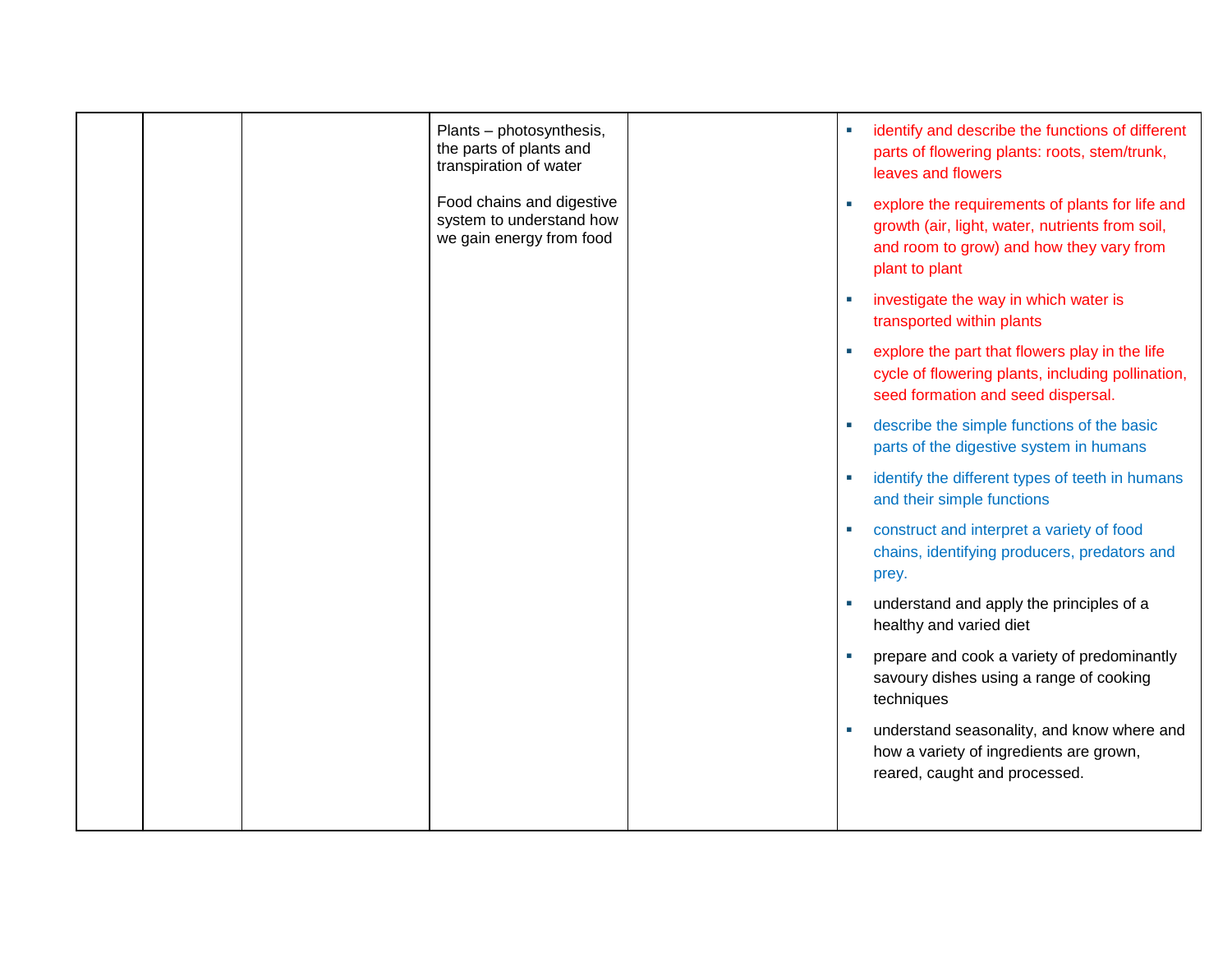| $6 - 8$ | Stoneheng<br>e on the<br>field<br>$\equiv$<br>mystery<br>rocks<br>appeared. | How did Stonehenge<br>appear? Newspaper<br>report about the<br>mysterious appearance<br>of Stonehenge and how<br>it appeared. | Design a Stone Age camp<br>based on Stone Age Boy<br>text<br>Settlements/homes/shelte<br>rs<br>Stone age music -<br>aboriginal, celebration and<br>$dancing - trial - ritual$<br>dancing a music project.<br>Starr Carr - reveal of an<br>object<br>Mechanisms - how did<br>Stonehenge appear - who<br>built it? Children to<br>consider mechanisms<br>(pulleys and levers) to<br>move 'stones' on the field | Plan a stone age camp<br>into books<br>Compare homes and<br>shelters - table of<br>comparison<br>Final performance of<br>Stone age music in<br>KS2 assembly | identify how sounds are made, associating<br>some of them with something vibrating<br>recognise that vibrations from sounds travel<br>through a medium to the ear<br>find patterns between the pitch of a sound and<br>features of the object that produced it<br>find patterns between the volume of a sound<br>and the strength of the vibrations that<br>produced it<br>recognise that sounds get fainter as the<br>distance from the sound source increases.<br>human geography, including: types of<br>settlement and land use, economic<br>activity<br>including trade links, and the distribution<br>of natural resources including energy,<br>food, minerals and water<br>changes in Britain from the Stone Age to<br>the Iron Age<br>Examples (non-statutory)<br>This could include: |
|---------|-----------------------------------------------------------------------------|-------------------------------------------------------------------------------------------------------------------------------|--------------------------------------------------------------------------------------------------------------------------------------------------------------------------------------------------------------------------------------------------------------------------------------------------------------------------------------------------------------------------------------------------------------|-------------------------------------------------------------------------------------------------------------------------------------------------------------|-----------------------------------------------------------------------------------------------------------------------------------------------------------------------------------------------------------------------------------------------------------------------------------------------------------------------------------------------------------------------------------------------------------------------------------------------------------------------------------------------------------------------------------------------------------------------------------------------------------------------------------------------------------------------------------------------------------------------------------------------------------------------------------------------|
|         |                                                                             |                                                                                                                               |                                                                                                                                                                                                                                                                                                                                                                                                              |                                                                                                                                                             | late Neolithic hunter-gatherers and early<br>farmers, for example, Skara Brae<br>Bronze Age religion, technology and<br>travel, for example, Stonehenge<br>Iron Age hill forts: tribal kingdoms,<br>farming, art and culture                                                                                                                                                                                                                                                                                                                                                                                                                                                                                                                                                                  |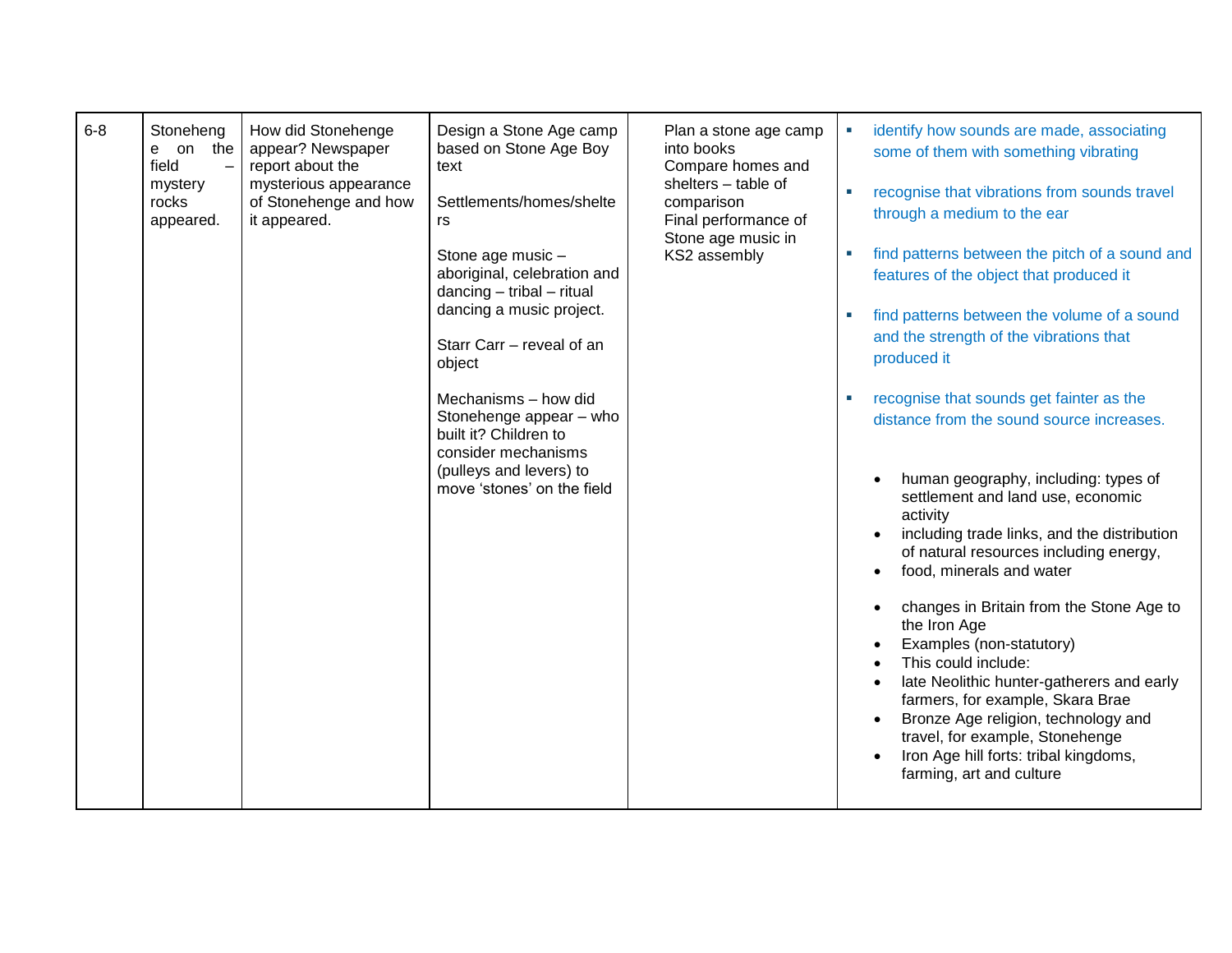|          |                                                             |                                               |                                                                                                                                                                                                                           |                                                                                                                                    | play and perform in solo and ensemble<br>contexts, using their voices and playing<br>musical<br>instruments with increasing accuracy,<br>fluency, control and expression<br>improvise and compose music for a range<br>of purposes using the inter-related<br>dimensions of music<br>listen with attention to detail and recall<br>sounds with increasing aural memory<br>use and understand staff and other<br>musical notations<br>appreciate and understand a wide range<br>of high-quality live and recorded music<br>drawn<br>from different traditions and from great<br>composers and musicians<br>develop an understanding of the history of<br>music. |
|----------|-------------------------------------------------------------|-----------------------------------------------|---------------------------------------------------------------------------------------------------------------------------------------------------------------------------------------------------------------------------|------------------------------------------------------------------------------------------------------------------------------------|----------------------------------------------------------------------------------------------------------------------------------------------------------------------------------------------------------------------------------------------------------------------------------------------------------------------------------------------------------------------------------------------------------------------------------------------------------------------------------------------------------------------------------------------------------------------------------------------------------------------------------------------------------------|
| $9 - 10$ | Making<br>fossils<br>Discovering<br>fossils on<br>the field | Information text about<br>prehistoric animals | Making fossils and<br>understanding the<br>process<br>Prehistoric animals/<br><b>Extinct animals</b><br>Archaeologists job roles,<br>archaeological digs and<br>artefacts.<br>UG - Friendship and<br>communication (PSHE) | As a group design a<br>fossil and explain how it<br>was found where it may<br>have come from on a3<br>paper to display on<br>walls | describe in simple terms how fossils are<br>formed when things that have lived are<br>trapped within rock<br>$\bullet$<br>construct and interpret a variety of food<br>chains, identifying producers, predators<br>and prey.<br>recognise that living things can be<br>grouped in a variety of ways<br>explore and use classification keys to help<br>group, identify and name a variety of<br>living things in their local and wider<br>environment                                                                                                                                                                                                           |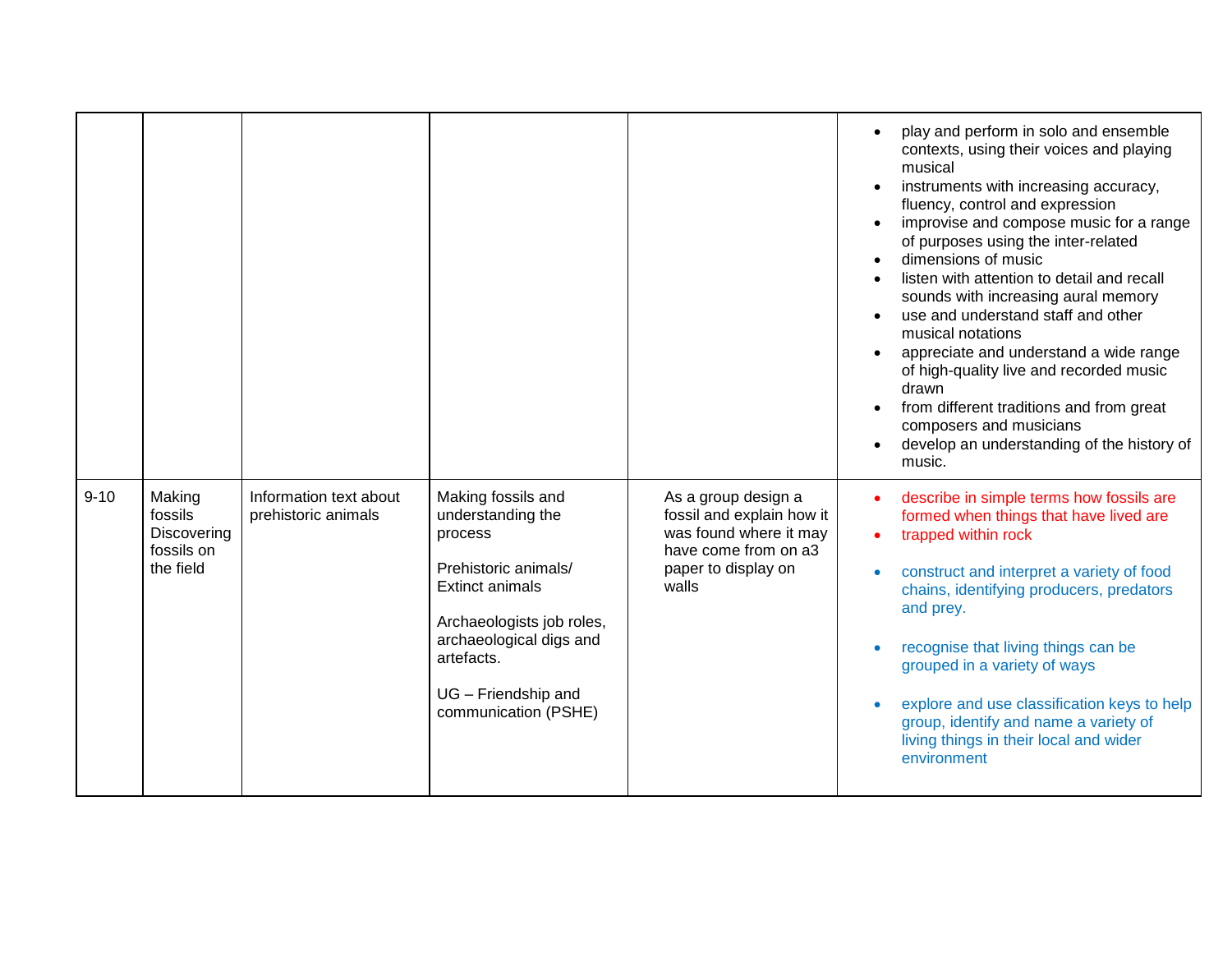|      |                                                                     |                                                    |                                                                                                                                                                                                                                   |                                                                                                                                                                                                                                       | recognise that environments can change<br>and that this can sometimes pose<br>dangers to living things.                                                                                                                                                                                                                                                                                                                                                                                                                                                                                                                                                                                                                                                                        |
|------|---------------------------------------------------------------------|----------------------------------------------------|-----------------------------------------------------------------------------------------------------------------------------------------------------------------------------------------------------------------------------------|---------------------------------------------------------------------------------------------------------------------------------------------------------------------------------------------------------------------------------------|--------------------------------------------------------------------------------------------------------------------------------------------------------------------------------------------------------------------------------------------------------------------------------------------------------------------------------------------------------------------------------------------------------------------------------------------------------------------------------------------------------------------------------------------------------------------------------------------------------------------------------------------------------------------------------------------------------------------------------------------------------------------------------|
| 9/10 | Dartmoor<br>$Trip -$<br>Heatree<br>Stone Age<br>person for a<br>day | Write a brief recount<br>about the trip to Heatree | Skara Brae<br>Cave painting's - under<br>the table. Make own paint<br>in forest school using<br>berries<br>Mammoth making- paper<br>mache<br>Graffiti animals with paint<br>in the style of cave baby<br>Light and dark (Science) | Information leaflet on Skara<br><b>Brae</b><br>Create a cave painting on a<br>wall<br>Paper mache mammoth<br>Painting of graffiti<br>prehistoric animals<br>Explain the difference<br>between light and dark,<br>investigate shadows. | recognise that they need light in order to see<br>things and that dark is the absence of light<br>notice that light is reflected from surfaces<br>u,<br>recognise that light from the sun can be<br>a.<br>dangerous and that there are ways to protect<br>their eyes<br>recognise that shadows are formed when the<br>×.<br>light from a light source is blocked by an<br>opaque object<br>find patterns in the way that the size of<br>a.<br>shadows change.<br>to create sketch books to record their<br>ш<br>observations and use them to review and<br>revisit ideas<br>to improve their mastery of art and design<br>$\blacksquare$<br>techniques, including drawing, painting and<br>sculpture with a range of materials [for<br>example, pencil, charcoal, paint, clay] |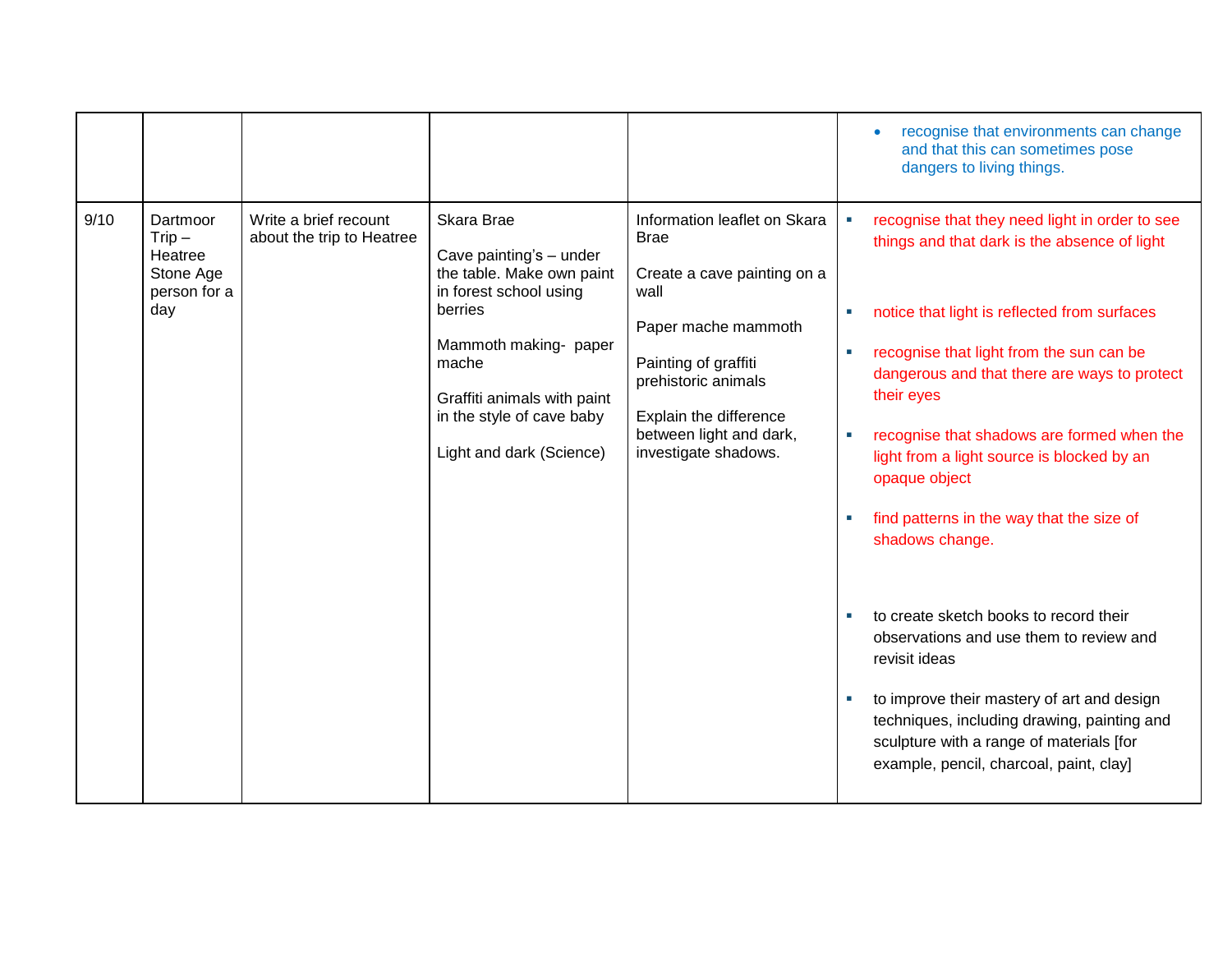|           |                                                         |                                                                                                                                                                                    |                                                                                                                                                                   | about great artists, architects and designers in<br>history.                                                                                                                                                                                                                                                                                                                                                                                                                                                                                                                                                                                                                                                                                                                                                                                                                                                                            |
|-----------|---------------------------------------------------------|------------------------------------------------------------------------------------------------------------------------------------------------------------------------------------|-------------------------------------------------------------------------------------------------------------------------------------------------------------------|-----------------------------------------------------------------------------------------------------------------------------------------------------------------------------------------------------------------------------------------------------------------------------------------------------------------------------------------------------------------------------------------------------------------------------------------------------------------------------------------------------------------------------------------------------------------------------------------------------------------------------------------------------------------------------------------------------------------------------------------------------------------------------------------------------------------------------------------------------------------------------------------------------------------------------------------|
| $11 - 12$ | Letter to Om after the<br>Stone Age Boy was<br>returned | Jewellery, pots, tool<br>making. (Sell at Christmas<br>Fair?)<br>Materials (UG)<br>Comparing Stone Age to<br>Iron Age - similarities and<br>differences.<br>End of unit assessment | Make jewellery, pots. Tools<br>to sell at fair.<br>Comparative table for stone<br>age and iron age into topic<br>books<br>Complete what I know now<br>assessment. | Design<br>use research and develop design criteria to<br>$\blacksquare$<br>inform the design of innovative, functional,<br>appealing products that are fit for purpose,<br>aimed at particular individuals or groups<br>generate, develop, model and communicate<br>$\mathcal{L}_{\mathcal{A}}$<br>their ideas through discussion, annotated<br>sketches, cross-sectional and exploded<br>diagrams, prototypes, pattern pieces and<br>computer-aided design<br>Make<br>select from and use a wider range of tools and<br>ш<br>equipment to perform practical tasks<br>[for example, cutting, shaping, joining and<br>finishing], accurately<br>select from and use a wider range of materials<br>and components, including construction<br>materials, textiles and ingredients, according<br>to their functional properties and aesthetic<br>qualities<br>Evaluate<br>investigate and analyse a range of existing<br>$\sim$<br>products |